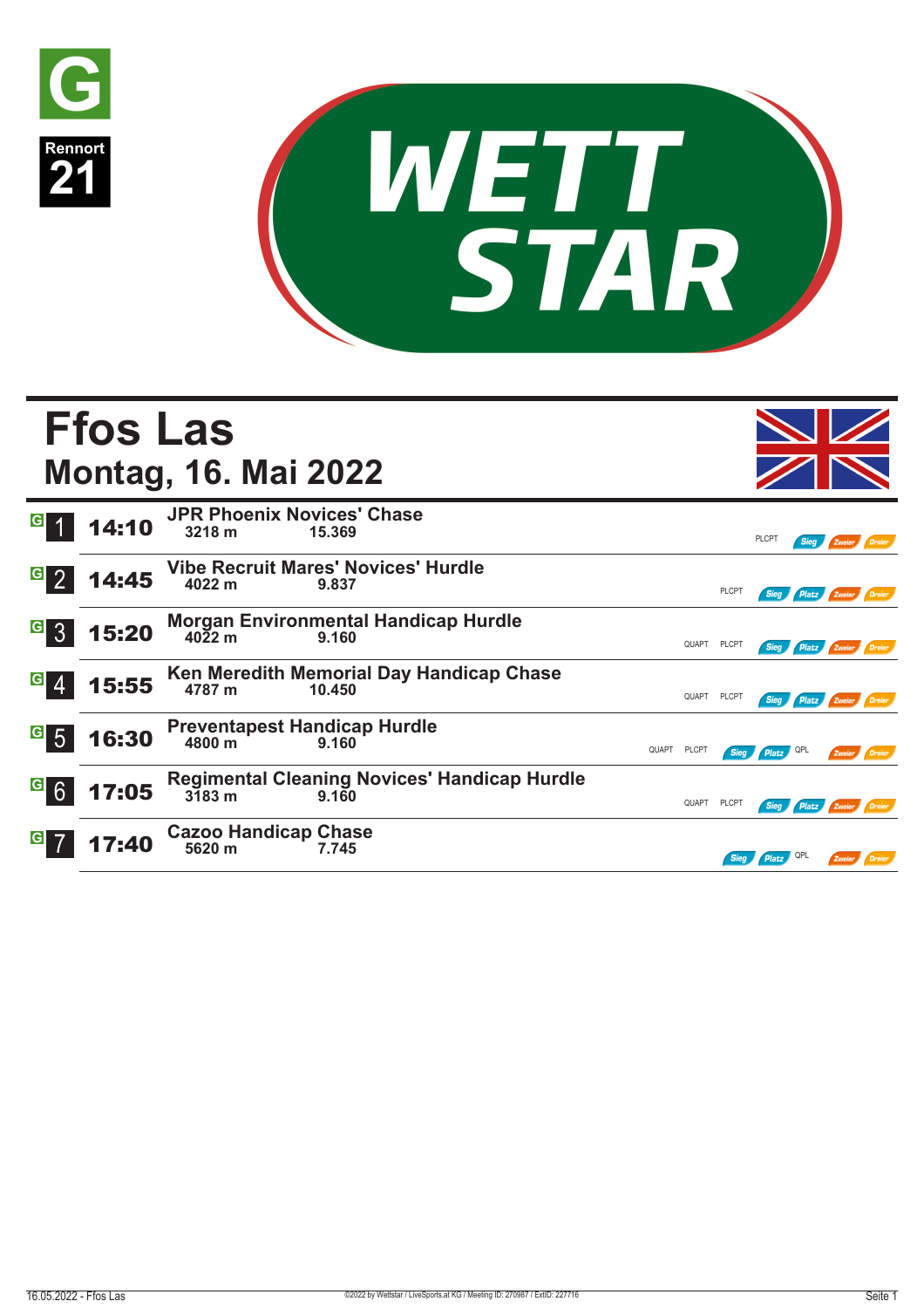| 16.05.2022 - Ffos Las                                                                                                     |                 |                                                                                                         |                                                                                                                                                | Rennen#8                                                                                          |                                                                                                |                                                                                                                                |                                                                                    |                                                                                                                      | Seite 2 |
|---------------------------------------------------------------------------------------------------------------------------|-----------------|---------------------------------------------------------------------------------------------------------|------------------------------------------------------------------------------------------------------------------------------------------------|---------------------------------------------------------------------------------------------------|------------------------------------------------------------------------------------------------|--------------------------------------------------------------------------------------------------------------------------------|------------------------------------------------------------------------------------|----------------------------------------------------------------------------------------------------------------------|---------|
| <b>WANN STARTET IHR PFERD</b>                                                                                             |                 |                                                                                                         |                                                                                                                                                |                                                                                                   |                                                                                                |                                                                                                                                |                                                                                    |                                                                                                                      |         |
| Becky The Boo<br>Boston Joe<br>Cry Wolf<br>Dalkingstown<br>Dorado Dollar<br>Easkey Lad<br>Espinator                       |                 | Faint Hope<br>Full Of Light<br>Gastara<br>Henri Le Bon<br>Jeremy The Jinn<br>Jobesgreen Lad<br>Jony Max | 3<br>4                                                                                                                                         | Joueur Bresilien<br>Judge Earle<br>Lady Samson<br>Le Tueur<br>Lelantos<br>Lord Bryan<br>Loved Out | 4<br>5<br>6                                                                                    | Marmalaid<br>Message Man<br>Midnight Ginger<br>Mind Hunter<br>Minella Voucher<br>Motown Lake<br>Mr Tambourine Man              | 2<br>3                                                                             | Oseleta<br>Pilgrims King<br>Rokocoko Blue<br><b>Ted's Friend</b><br><b>Tikk Tock Boom</b><br>Timberman<br>Vanderbilt |         |
| <b>WANN STARTET IHR JOCKEY / FAHRER</b>                                                                                   |                 |                                                                                                         |                                                                                                                                                |                                                                                                   |                                                                                                |                                                                                                                                |                                                                                    |                                                                                                                      |         |
| Adam Wedge<br>C Brace<br>David Noonan<br>J Martin<br>Jonathan-J. Burke<br>Max Kendrick<br>Phillip Armson<br>Sean Houlihan | 2,4<br>3<br>5,7 |                                                                                                         | Angus Cheleda<br>C J Todd<br><b>Harriet Tucker</b><br>Jack Tudor<br>K Brogan<br>N De Boinville<br><b>Richard Patrick</b><br><b>Tom Buckley</b> |                                                                                                   | 4,7<br>5<br>2,3,5<br>6                                                                         | Ben Jones<br><b>Conor Ring</b><br>J M Davies<br>Jamie Moore<br>Lorcan Williams<br>Paddy Brennan<br>Sean Bowen<br>Tom Scudamore |                                                                                    | 3,5<br>1,2,6<br>1,2,4,5,6,7                                                                                          |         |
| <b>WANN STARTET IHR TRAINER</b>                                                                                           |                 |                                                                                                         |                                                                                                                                                |                                                                                                   |                                                                                                |                                                                                                                                |                                                                                    |                                                                                                                      |         |
| A Ralph<br>B I Case<br>D Pipe<br><b>Harriet Brown</b><br>N J Hawke<br>R Curtis                                            | 2<br>1.4,5      | A Wintle<br><b>B J Llewellyn</b><br>Evan Williams<br>lan Williams<br>N J Henderson<br>R G Hawker        |                                                                                                                                                | 5<br>6<br>6<br>2,3,5                                                                              | Alexandra Dunn<br><b>Christian Williams</b><br>F O'Brien<br>Kerry Lee<br>P Bowen<br>T R George | 5,7<br>4.7<br>1,2,3,6<br>2,4,5,6,7                                                                                             | <b>Andrew Martin</b><br>D Brace<br>G Harris<br><b>Mark Gillard</b><br>P F Nicholls |                                                                                                                      | 3       |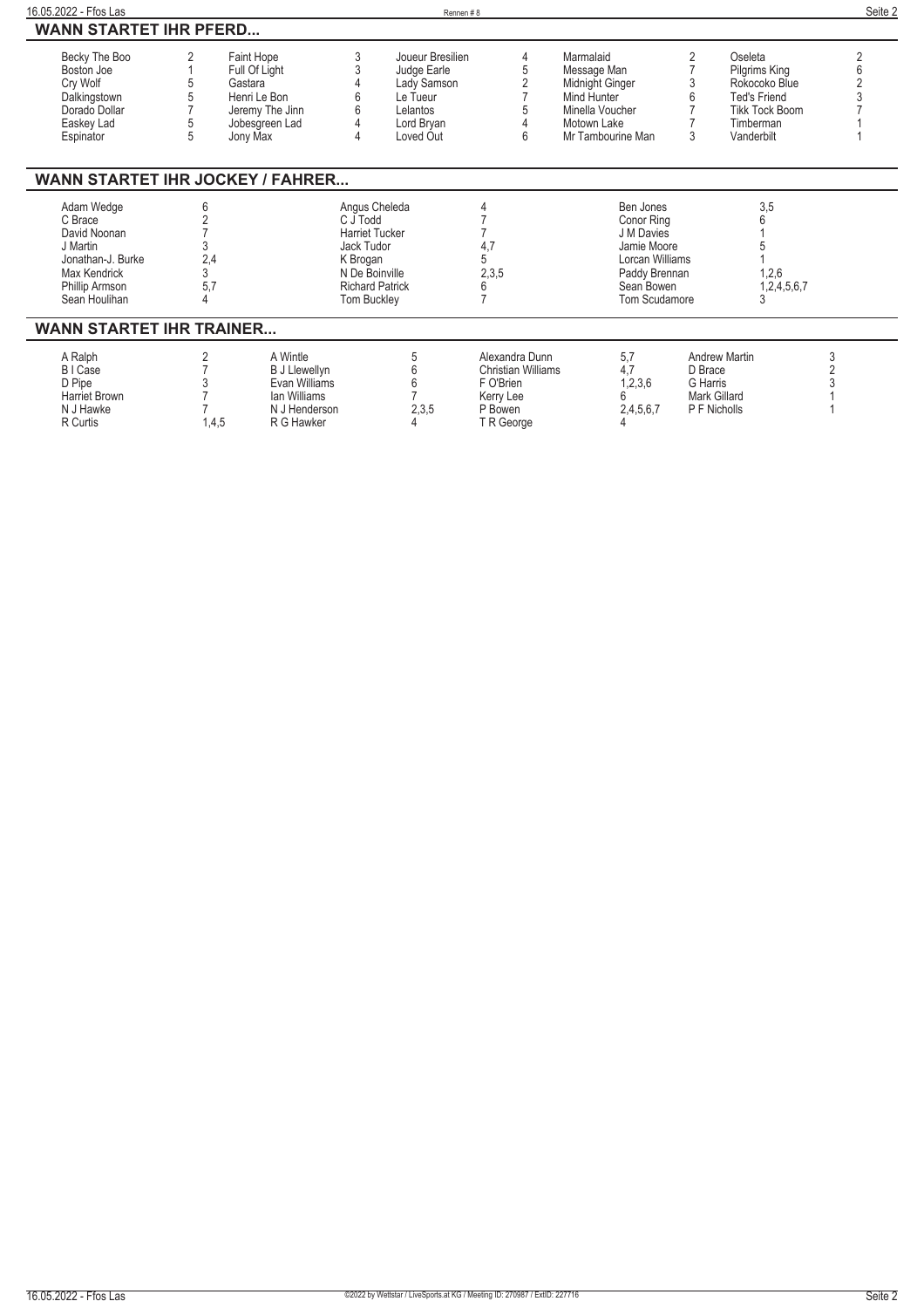| 16.05.2022 - Ffos Las                        |                                                                                                                                          |                                                                                                    | Rennen#1                                                                       |                                            |                                                                                                        | Seite 3                                                                                                                                                                                        |
|----------------------------------------------|------------------------------------------------------------------------------------------------------------------------------------------|----------------------------------------------------------------------------------------------------|--------------------------------------------------------------------------------|--------------------------------------------|--------------------------------------------------------------------------------------------------------|------------------------------------------------------------------------------------------------------------------------------------------------------------------------------------------------|
| $\overline{G}$                               | 3218 m<br>15.369                                                                                                                         | <b>JPR Phoenix Novices' Chase</b><br>Rennpreis: 15.369 (7.733 3.563 1.781 892 350 350 350 350)     |                                                                                |                                            |                                                                                                        |                                                                                                                                                                                                |
|                                              | <b>Cross</b><br>14:10                                                                                                                    |                                                                                                    |                                                                                |                                            |                                                                                                        |                                                                                                                                                                                                |
| 3218                                         | <b>PLCPT</b><br><b>Sieg</b><br><b>Dreier</b><br>Zweier                                                                                   |                                                                                                    |                                                                                |                                            |                                                                                                        |                                                                                                                                                                                                |
| 1<br>73.50                                   | <b>Wild Max</b><br>7j. b W (Maxios - Wildfehrte)<br>Trainer: P F Nicholls<br>Besitzer: Owners Group 036<br><b>Lorcan Williams</b>        | 04.05 Newton Abbot<br>28.03 Ludlow<br>05.03 Newbury<br>05.02 Musselburgh                           | 1 69.9 3287<br>2 74.8 3172<br>3 75.3 3282<br>4 74.4 3131                       | 7.733<br>6.699<br>6.452<br>15.609          | 3.2 H Cobden<br>4,2 H Cobden<br>8.5 H Cobden<br>10,0 Angus Cheleda                                     | Hang In There, Treacys Jim<br>Midnights Legacy, Mengli Khan<br>Black Poppy, Straw Fan Jack<br>Socialist Agenda, Fiveandtwenty, Anna Buni                                                       |
| ML: 153,0                                    |                                                                                                                                          | 06.12 Ludlow                                                                                       | <b>U</b> 73.5 3211                                                             | 7.407                                      | 3.7 H Cobden                                                                                           | Raya Time, Golden Taipan, Son Of Camas                                                                                                                                                         |
| $\overline{\mathbf{2}}$<br>70.80<br>ML: 17,0 | <b>Boston Joe</b><br>6j. b W (Sageburg - Supreme Millie)<br>Trainer: R Curtis<br>Besitzer: Rebecca Curtis<br><b>Sean Bowen</b>           | 16.12 Ffos Las<br>10.11 Bangor-On-Dee<br>15.03 Stratford<br>24.10 Ballycrystal<br>02.02 Belharbour | 7 68.9 4023<br>5 71.7 3351<br>8 71.7 3283<br>3 72.6 4828<br><b>U</b> 74.8 4828 | 4.084<br>4.139<br>2.274<br>2.274<br>2.274  | 15.0 D A Jacob<br>17,0 S Bowen<br>29.0 J J Burke<br><b>B</b> T Stone<br>7,0 J J O'Neill                | Bowtogreatness, Dalamoi, Crossing The Ba<br>Richmond Lake, Hermes Boy, Creative Cont<br>Parramount, Gregor, Chanceux<br>Tamgho Borget, Unanswered Prayers<br>Star Gate, Womalko, Lead The Pack |
| 3<br>70.80<br>ML: 288,0                      | <b>Timberman</b><br>7j. b W (Califet - Millrock Lady)<br>Trainer: F O'Brien<br>Besitzer: The Turner Family<br><b>Paddy Brennan</b>       | 23.03 Ludlow<br>22.02 Taunton<br>22.11 Kempton<br>23.10 Cheltenham<br>08.06 Southwell              | 5 75.3 3172<br>4 68.5 3314<br>1 70.3 3219<br>3 68.9 3298<br>4 74.4 3184        | 7.788<br>10.926<br>5.446<br>8.169<br>3.159 | 7.0 Liam Harrison<br>4,0 P J Brennan<br>3.0 Liam Harrison<br>15,0 Fergus Gregory<br>2.7 P J Brennan    | Just The Man, Coolnaugh Haze, Technologi<br>Ajero, Fontana Ellissi, Zambezi Fix<br>Paso Doble, Just The Man<br>Samba Dancer, Straw Fan Jack<br>Ballinsker, Kentucky Hardboot, Princess T       |
| 4<br>70.80<br>ML: 34.0                       | <b>Vanderbilt</b><br>8j. ch W (Intense Focus - Star Of The West)<br>Trainer: Mark Gillard<br>Besitzer: T J C Seegar<br><b>J M Davies</b> | 03.05 Sedgefield<br>07.04 Taunton<br>18.03 Fakenham<br>25.02 Exeter<br>09.12 Taunton               | 4 68.9 3420<br>3 67.1 4808<br>3 73.0 3221<br>4 69.9 3366<br>8 68.9 3314        | 3.513<br>3.431<br>4.520<br>4.084<br>3.431  | 8.0 Theo Gillard<br>12.0 David Noonan<br>5.0 Fergus Gillard<br>26,0 David Noonan<br>9,0 Fergus Gillard | Cool Country, Getaway Jewel, Check My Pu<br>Bolsover Bill, Menapian<br>Coole Well, Scudamore<br>Kingofthewest, Pachacuti, Sadler's Bay<br>Lime Drop, Midnight Callisto, One Last Glan          |
| Ergebnis:                                    | Quoten:                                                                                                                                  |                                                                                                    |                                                                                |                                            |                                                                                                        |                                                                                                                                                                                                |
|                                              |                                                                                                                                          |                                                                                                    |                                                                                |                                            |                                                                                                        |                                                                                                                                                                                                |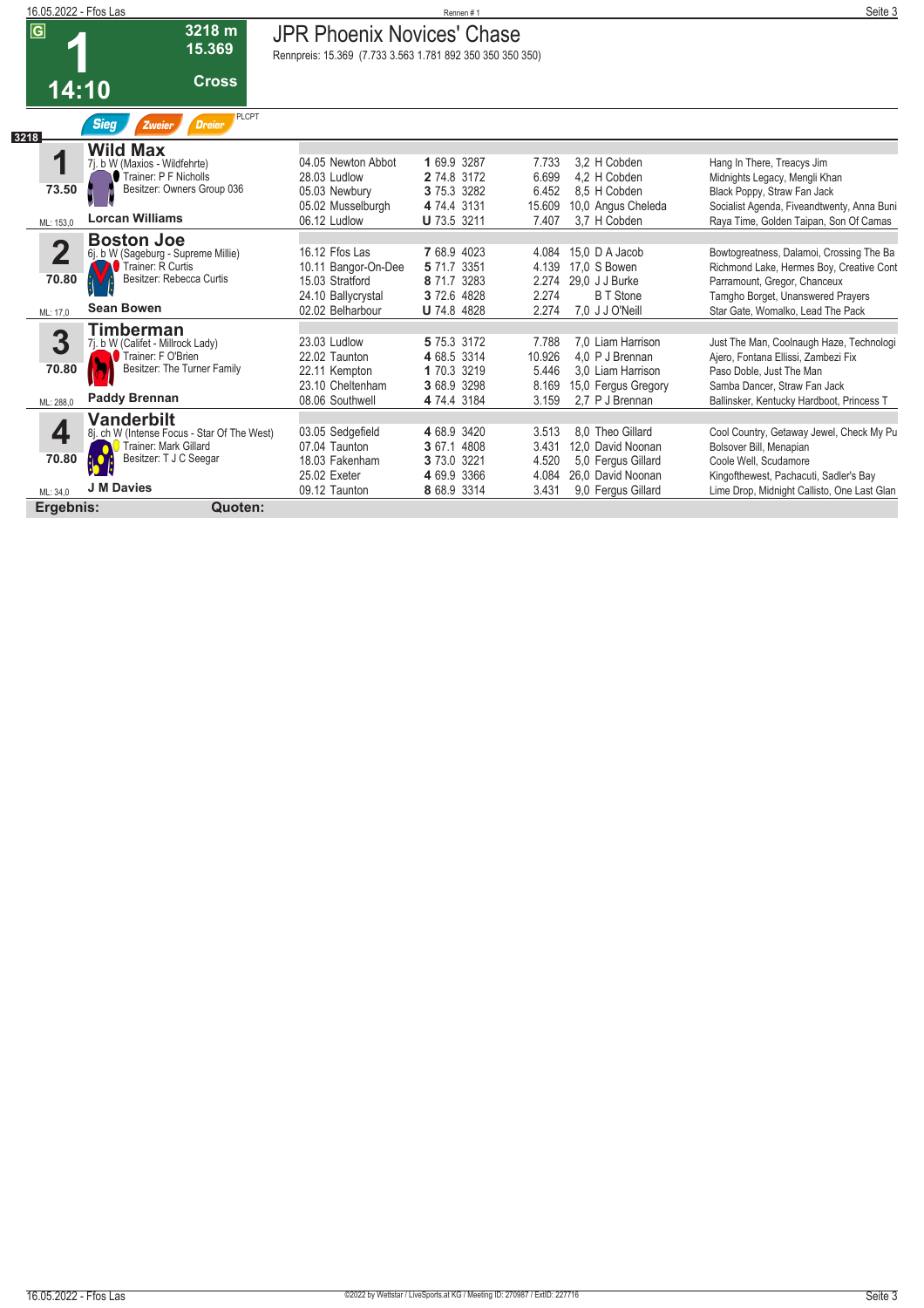| 16.05.2022 - Ffos Las   |                                                                                                                          |                                                                                        | Rennen#2                                  |                |                                                                     | Seite 4                                                                                                         |
|-------------------------|--------------------------------------------------------------------------------------------------------------------------|----------------------------------------------------------------------------------------|-------------------------------------------|----------------|---------------------------------------------------------------------|-----------------------------------------------------------------------------------------------------------------|
| $\overline{\mathbf{G}}$ | 4022 m<br>9.837                                                                                                          | <b>Vibe Recruit Mares' Novices' Hurdle</b><br>Rennpreis: 9.837 (5.446 2.509 1.254 628) |                                           |                |                                                                     |                                                                                                                 |
| 14:45                   | Н                                                                                                                        | <b>PLCPT</b>                                                                           |                                           |                |                                                                     |                                                                                                                 |
| 4022                    | <b>Sieg</b><br><b>Platz</b><br><b>Dreier</b><br>Zweier                                                                   |                                                                                        |                                           |                |                                                                     |                                                                                                                 |
| 1                       | <b>Becky The Boo</b><br>6j. b S (Schiaparelli - Sunnyland)<br>Trainer: F O'Brien                                         | 14.04 Exeter<br>06.03 Huntingdon                                                       | U 71.7 3366<br>5 68.9 3948                | 4.084<br>4.084 | 8.5 Liam Harrison<br>2,3 P J Brennan                                | Kalma, Lady Gwen, Runwiththetide<br>Maid On The Moon, Parisienne Gold, Mattie                                   |
| 69.90<br>ML: 225,0      | Besitzer: The Fob Racing Partnership 1<br><b>Paddy Brennan</b>                                                           | 19.01 Newbury<br>27.11 Doncaster<br>04.11 Newbury                                      | 9 70.3 4131<br>2 68.9 3903<br>5 68.9 3282 | 5.991          | 4.084 17.0 P J Brennan<br>4,0 P J Brennan<br>8.169 41.0 P J Brennan | Speech Bubble, Victorias Peak, Largy G<br>Nextdoortoalice, Karlie<br>Nina The Terrier, Ahorsewithnoname, Elle E |
| $\mathbf 2$<br>69.90    | <b>Marmalaid</b><br>5j. gr S (Martaline - Miracle Maid)<br>Trainer: N J Henderson<br>Besitzer: D J Burke & Mr P Alderson | 16.12 Exeter<br>01.04 Uttoxeter                                                        | 8 68.9 3723<br>5 67.1 3171                | 4.084<br>1.906 | 5.0 N De Boinville<br>2.5 N De Boinville                            | Swincombe Fleat, Lassue, Petticoat Lucy<br>Corey's Courage, Game On For Glory, Blue                             |
| ML: 3,0                 | N De Boinville                                                                                                           |                                                                                        |                                           |                |                                                                     |                                                                                                                 |
| 3<br>66.20              | <b>Lady Samson</b><br>4j. b S (Court Cave - Lady Kadina)<br>Trainer: P Bowen<br>Besitzer: J Iddon & Assoc                | 16.10 Market Rasen                                                                     | 8 65.8 2634                               |                | 1.906 13.0 S Bowen                                                  | Poetic Music, Trolley Boy, Le Fils De Force                                                                     |
| ML: 65.0                | Sean Bowen                                                                                                               |                                                                                        |                                           |                |                                                                     |                                                                                                                 |
| 4<br>66.20              | <b>Oseleta</b><br>4j. b S (Clovis Du Berlais - Cedelor)<br>Trainer: A Ralph<br>Besitzer: The Oseleta Partnership         | 24.03 Chepstow<br>31.01 Hereford                                                       | 8 64.4 3229<br>5 64.0 3267                | 5.827<br>2.614 | 29,0 J J Burke<br>9.5 J J Burke                                     | Grivetana, Ma Belle Noire, Chabichou Dupoi<br>Hellfire Princess, Minniemum, Sweet Aubur                         |
| ML: 8.0                 | Jonathan-J. Burke                                                                                                        |                                                                                        |                                           |                |                                                                     |                                                                                                                 |
| 5<br>66.20              | <b>Rokocoko Blue</b><br>4j. b S (Shirocco - Freefairngenuine)<br>Trainer: D Brace<br>Besitzer: David Brace               | 09.05 Southwell                                                                        | 10 68.0 3184                              |                | 2.614 34,0 C Brace                                                  | Treyarnon Bay, Vienna Girl, Walk Of No Sh                                                                       |
| ML: 21.0                | C Brace                                                                                                                  |                                                                                        |                                           |                |                                                                     |                                                                                                                 |
| Ergebnis:               | Quoten:                                                                                                                  |                                                                                        |                                           |                |                                                                     |                                                                                                                 |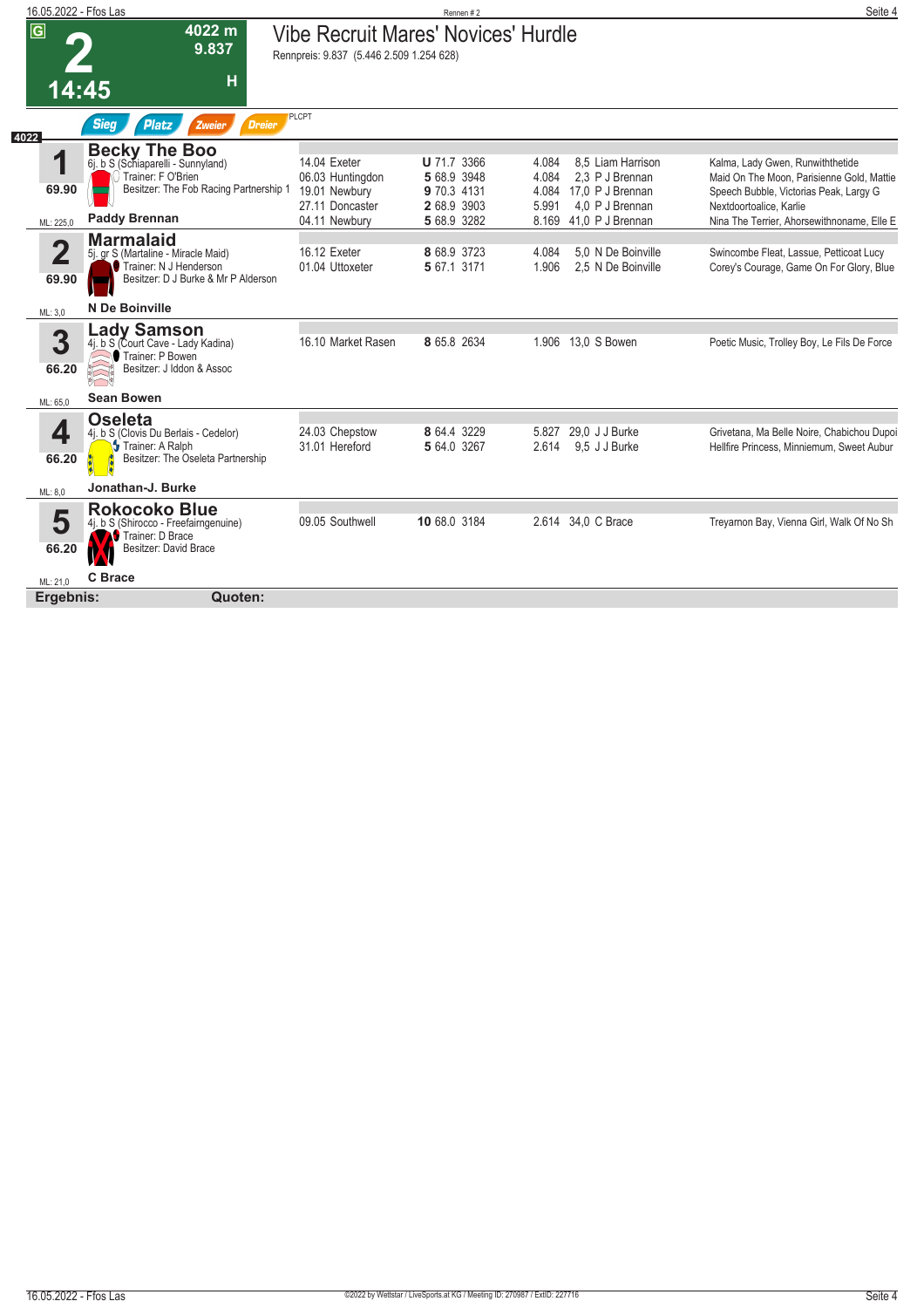| 16.05.2022 - Ffos Las   |                                                            |                                                                                          | Rennen #3                  |                |                                          | Seite 5                                                                          |
|-------------------------|------------------------------------------------------------|------------------------------------------------------------------------------------------|----------------------------|----------------|------------------------------------------|----------------------------------------------------------------------------------|
| $\overline{G}$          | 4022 m<br>9.160                                            | Morgan Environmental Handicap Hurdle<br>Rennpreis: 9.160 (4.684 2.158 1.078 540 350 350) |                            |                |                                          |                                                                                  |
| 15:20                   | H                                                          |                                                                                          |                            |                |                                          |                                                                                  |
| 4022                    | <b>Sieg</b><br><b>Platz</b><br><b>Dreier</b><br>Zweier     | <b>PLCPT</b><br>QUAPT                                                                    |                            |                |                                          |                                                                                  |
|                         | <b>Full Of Light</b>                                       |                                                                                          |                            |                |                                          |                                                                                  |
| 1                       | 6j. gr W (Leading Light - Scartara)                        | 17.04 Ffos Las                                                                           | 1 68.5 4023                | 6.219          | 2.7 N De Boinville                       | Galileo Silver, Shantou Express                                                  |
|                         | Trainer: N J Henderson<br>Besitzer: Deva Racing            | 14.02 Plumpton                                                                           | U 72.6 4128                | 6.699          | 2.6 N De Boinville                       | Neon Moon, Getalead, Whistleinthedark                                            |
| 76.20                   |                                                            | 21.12 Plumpton                                                                           | 1 72.6 4128                | 3.594          | 3.5 N De Boinville                       | Antony, Bourbali                                                                 |
|                         | N De Boinville                                             | 07.12 Uttoxeter<br>21.10 Ludlow                                                          | 2 71.7 3171<br>2 68.9 3172 | 4.084<br>4.629 | 3.2 N De Boinville<br>1.6 N De Boinville | Cousu Main, Menin Gate<br>Key To The Moon, Annual Review                         |
| ML: 263,0               |                                                            |                                                                                          |                            |                |                                          |                                                                                  |
| $\overline{\mathbf{2}}$ | <b>Mr Tambourine Man</b><br>5j. b W (Galileo - Snow Queen) | 20.04 Salisbury                                                                          | 7 58.5 2857                | 3.186          | 2,0 Tom Marquand                         | Flying Standard, Sir Joseph Swan, Vin Rou                                        |
|                         | <b>KX</b> Trainer: D Pipe                                  | 05.04 Exeter                                                                             | 1 74.8 4350                | 3.703          | 3.5 T Scudamore                          | Wetanwindy, Nickelsonthedime                                                     |
| 74.80                   | Besitzer: Midd Shire Racing                                | 02.02 Exeter                                                                             | 6 72.6 4650                | 5.065          | 15,0 Fergus Gillard                      | Raddon Top, Johnny B, Don Alvaro                                                 |
|                         |                                                            | 20.01 Wincanton                                                                          | 4 71.2 3974                | 7.243          | 8.0 Fergus Gillard                       | Whydah Gally, Jetaway Joey, Welsh Saint                                          |
| ML: 4,0                 | <b>Tom Scudamore</b>                                       | 30.12 Taunton                                                                            | 4 72.1 3823                | 5.174          | 15,0 Fergus Gillard                      | Brave Kingdom, Ballyblack, Here Hare Here                                        |
|                         | <b>Midnight Ginger</b>                                     |                                                                                          |                            |                |                                          |                                                                                  |
| 3                       | 6j. ch S (Midnight Legend - Calamintha)                    | 18.04 Chepstow                                                                           | 1 75.3 3914                | 4.684          | 3.7 J Martin                             | Iron Heart, Midnight Centurion                                                   |
|                         | <b>O</b> Trainer: Andrew Martin                            | 25.02 Exeter                                                                             | 3 72.6 3366                | 10.511         | 5,0 J Martin                             | Good Look Charm, Jaunty Freyja                                                   |
| 74.80                   | Besitzer: A V John<br><b>IW</b>                            | 10.02 Ffos Las                                                                           | 2 75.3 4023                | 6.753          | 10.0 J Martin                            | Crossing The Bar, Minnie Escape                                                  |
|                         | J Martin                                                   | 22.01 Taunton                                                                            | 2 73.9 3314                | 4.520          | 9.0 J Martin                             | Amelia's Dance, Tease And Seize                                                  |
| ML: 35,0                |                                                            | 26.12 Market Rasen                                                                       | 5 74.8 3749                | 5.446          | 4,3 J Martin                             | Russian Service, Made For You, Sayar                                             |
|                         | <b>Ted's Friend</b>                                        |                                                                                          |                            |                |                                          |                                                                                  |
| 4                       | 6j. b W (Dylan Thomas - Water Rock)<br>Trainer: F O'Brien  | 19.04 Worcester<br>29.01 Doncaster                                                       | 2 74.4 4023<br>8 74.8 3903 | 5.446          | 4.0 Max Kendrick                         | Iron Bridge, Hoochygoochyman                                                     |
| 73.90                   | Besitzer: Carolyn Kendrick                                 | 29.12 Doncaster                                                                          | 5 71.7 3903                | 4.738<br>4.629 | 15.0 Max Kendrick<br>8.0 Max Kendrick    | Jay Jay Reilly, Inishbiggle, Grangeclare Glor<br>Surrey Quest, Mumbo Jumbo, Luke |
|                         |                                                            | 15.11 Plumpton                                                                           | 1 68.9 4128                | 4.084          | 4,5 Max Kendrick                         | Next Left, Crystal Moon                                                          |
| ML: 8,0                 | <b>Max Kendrick</b>                                        | 26.10 Bangor-On-Dee                                                                      | 5 68.9 3351                | 4.084          | 12,0 Max Kendrick                        | Go Dante, Green Planet, Heritier                                                 |
|                         | <b>Faint Hope</b>                                          |                                                                                          |                            |                |                                          |                                                                                  |
| 5                       | 10j. ch W (Midnight Legend - Rhinestone Ruby               | 02.05 Kempton                                                                            | 5 72.1 4225                | 4.575          | 11,0 Conor Ring                          | Zyon, Fugitives Drift, Birds Of Prey                                             |
|                         | Trainer: G Harris                                          | 18.04 Chepstow                                                                           | 6 75.3 3914                | 4.684          | 29,0 J A Anderson                        | Tango Tara, Petty Cash, Sheldon                                                  |
| 70.80                   | Besitzer: Elaine Tate & Partner                            | 23.03 Ludlow                                                                             | 6 76.2 4275                | 6.154          | 6.5 J Nailor                             | Itacare, Equus Millar, Neverbeen To Paris                                        |
|                         |                                                            | 20.09 Warwick                                                                            | 2 73.0 4225                | 3.159          | 7,5 Ben Jones                            | An Tailliur, Seaborough                                                          |
| ML: 15.0                | <b>Ben Jones</b>                                           | 14.07 Uttoxeter                                                                          | 7 73.9 4691                | 3.159          | 6.0 J Nailor                             | Catchmeifyoucan, Wicked Willy, Terrafirma                                        |
| Ergebnis:               | Quoten:                                                    |                                                                                          |                            |                |                                          |                                                                                  |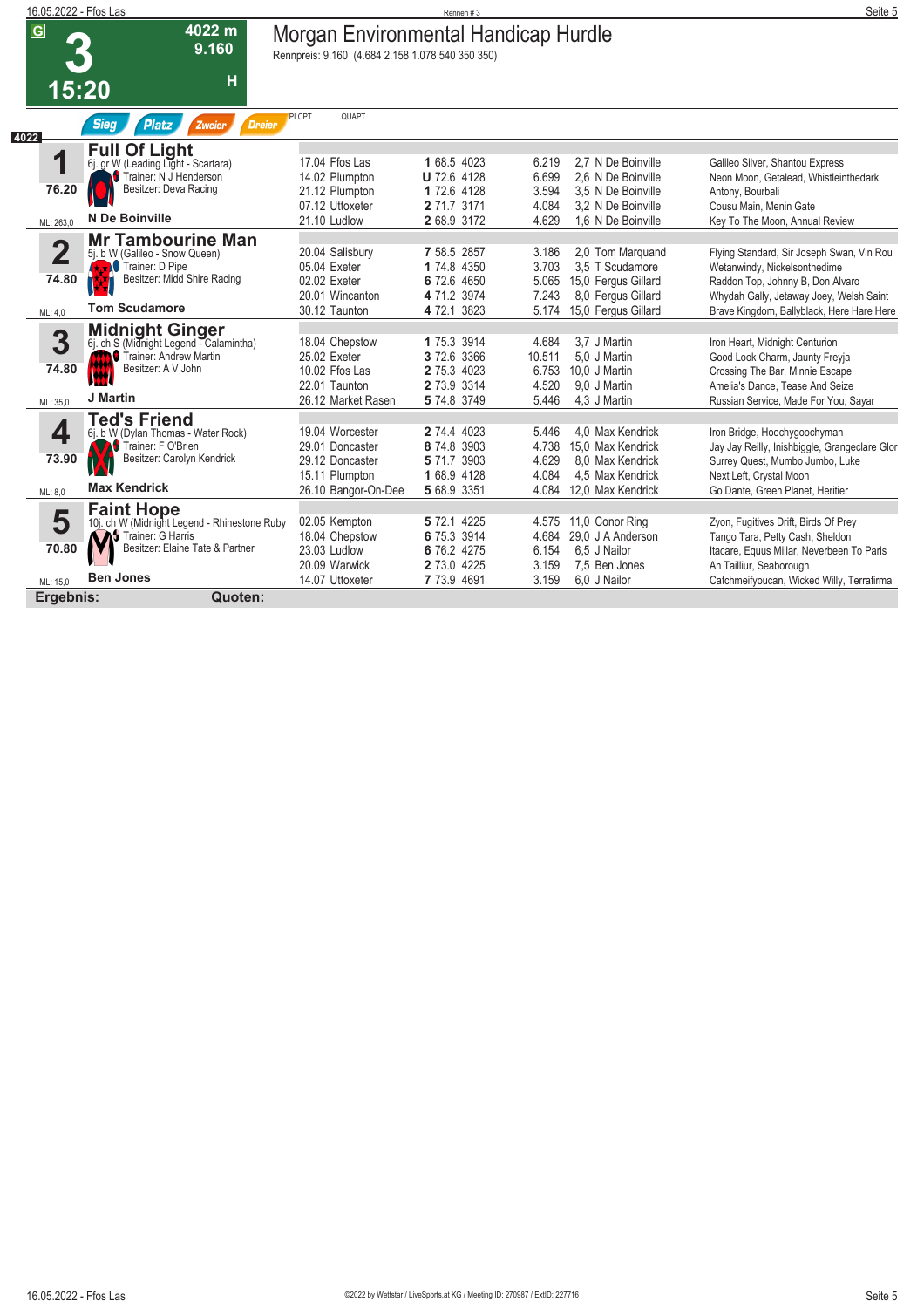|                                  |                                                                                                                                                     |                                                                                            | Rennen#4                                                                        |                                                                                                                                        | Seite 6                                                                                                                                                                                                       |
|----------------------------------|-----------------------------------------------------------------------------------------------------------------------------------------------------|--------------------------------------------------------------------------------------------|---------------------------------------------------------------------------------|----------------------------------------------------------------------------------------------------------------------------------------|---------------------------------------------------------------------------------------------------------------------------------------------------------------------------------------------------------------|
| $\overline{G}$                   | 4787 m<br>10.450                                                                                                                                    |                                                                                            |                                                                                 |                                                                                                                                        |                                                                                                                                                                                                               |
|                                  | <b>Cross</b>                                                                                                                                        |                                                                                            |                                                                                 |                                                                                                                                        |                                                                                                                                                                                                               |
|                                  | <b>Sieg</b><br><b>Platz</b><br><b>Dreier</b><br>Zweier                                                                                              | QUAPT                                                                                      |                                                                                 |                                                                                                                                        |                                                                                                                                                                                                               |
| 1<br>77.10<br>ML: 11,0           | <b>Joueur Bresilien</b><br>10j. b W (Fuisse - Fille Du Bresil)<br><b>C</b> Trainer: R Curtis<br>Besitzer: Inthewayboy Group<br><b>Angus Cheleda</b> | 01.04 Newbury<br>27.02 Hereford<br>13.01 Bangor-On-Dee<br>04.12 Chepstow<br>01.04 Ffos Las | 6 73.5 4511<br>U 76.2 5069<br><b>U</b> 76.2 4833<br>9 73.5 3912<br>12 77.1 4023 | 51,0 Adam Wedge<br>6.232<br>8.169<br>5,5 Jack Tudor<br>21,0 S Bowen<br>4.084<br>5.882<br>29.0 S Bowen<br>6.5 Angus Cheleda<br>3.159    | Duc De Beauchene, Keep Wondering, Sam<br>La Cavsa Nostra, Another Emotion, Tea Tim<br>Snuff Box, One Fer Mamma, Good And Har<br>When You're Ready, Not A Role Model, Sha<br>Winged Isle, Saint Palais, Kuraka |
| $\overline{\mathbf{2}}$<br>71.70 | <b>Jony Max</b><br>7j. b W (Mahler - Supreme Sunday)<br>Trainer: Christian Williams<br>Besitzer: Stquintonmauleintplyw'dvorde<br><b>Jack Tudor</b>  | 17.04 Plumpton<br>01.01 Fakenham<br>19.12 Fakenham<br>02.12 Wincanton<br>14.10 Wincanton   | 1 69.9 5168<br>2 73.5 4265<br>3 69.9 5856<br>1 73.5 5379                        | 3.5 Jack Tudor<br>6.862<br>4.575<br>3.0 Jack Tudor<br>4.684<br>3.5 Jack Tudor<br>3.540<br>2.6 Jack Tudor<br>3.268                      | Al Roc, Mellow Ben<br>Animal, Realms Of Fire<br>Uno Mas. Ecossais<br>Lets Go Dutchess, My Lady Grey<br>O'Faolains Lad, Catch The Cuban                                                                        |
| 3<br>70.80<br>ML: 35.0           | <b>Lord Bryan</b><br>11. b W (Brian Boru - Run Cat)<br><b>O</b> Trainer: P Bowen<br>Besitzer: Jayne Brace & Mr Gwyn Brac<br>K<br><b>Sean Bowen</b>  | 17.04 Ffos Las<br>24.03 Chepstow<br>02.02 Exeter<br>06.01 Chepstow<br>14.12 Wincanton      | 1 73.0 4789<br>2 75.3 4747<br>8 72.1 3866<br><b>U</b> 70.8 3912<br>5 72.6 4055  | 5.5 S Bowen<br>3.513<br>26.0 S Bowen<br>6.317<br>6.753 34,0 K Brogan<br>23.0 S Bowen<br>6.535<br>41.0 T J O'Brien<br>3.921             | Bobmahley, Jean Genie<br>Timely Gift, King Orry<br>Judex Lefou, Morfee, Rosmuc Relay<br>Destin D'Ajonc, Broken Quest, Gemirande<br>Esprit De Somoza, Iron Mike, Young O'leary                                 |
| 4<br>70.30<br>ML: 55,0           | Gastara<br>7j. b W (Kayf Tara - Gaspaisie)<br>◘ Trainer: R G Hawker<br>Besitzer: Gilly Metherell<br>IX<br>Sean Houlihan                             | 19.04 Worcester<br>24.03 Chepstow<br>17.02 Fontwell<br>18.01 Exeter<br>05.04 Chepstow      | 2 75.3 4023<br>3 73.5 3914<br><b>U</b> 75.3 3867<br>11 71.7 3723<br>5 73.0 3914 | 3.513<br>7.0 Sean Houlihan<br>41.0 Sean Houlihan<br>6.535<br>5.664<br>23,0 K Brogan<br>5.065<br>11,0 K Brogan<br>3.159<br>4,0 K Brogan | Hors Guard, Princess Midnight<br>Beau Haze, Heltenham<br>C'est Quelqu'un, Pilsdon Pen, Spike Jones<br>Trump Lady, Show On The Road, Cawthorn<br>Quick Draw, Gallow Ford, Kenyan Cowboy                        |
| 5<br>70.30<br>ML: 55.0           | Jobesgreen Lad<br>7j. b W (Passing Glance - Overnight Fame)<br>Trainer: T R George<br>Besitzer: R Cornock<br>Jonathan-J. Burke                      | 10.04 Stratford<br>02.02 Exeter<br>04.01 Hereford<br>06.12 Ludlow<br>28.10 Ffos Las        | 3 75.3 3912<br>4 72.6 3866<br>1 73.0 4201<br>1 68.9 4033<br>2 67.1 3219         | 2.8 J J Burke<br>2.723<br>6.753<br>7.0 J J Burke<br>4.901<br>10.0 J J Burke<br>5.0 J J Burke<br>4.684<br>3.594<br>6,5 J J Burke        | Morgenstern, Arbennig<br>Judex Lefou, Morfee, Rosmuc Relay<br>Poniente, Galtee Mountain<br>Ambion Hill, Family Pot<br>Nikap, Doubleubee                                                                       |
|                                  | 4787<br>ML: 275,0                                                                                                                                   | 16.05.2022 - Ffos Las<br>15:55<br>Ergebnis:<br>Quoten:                                     | <b>PLCPT</b>                                                                    | 2 72.6 5057                                                                                                                            | Ken Meredith Memorial Day Handicap Chase<br>Rennpreis: 10.450 (5.010 2.308 1.154 578 350 350 350 350)<br>3.0 Jack Tudor                                                                                       |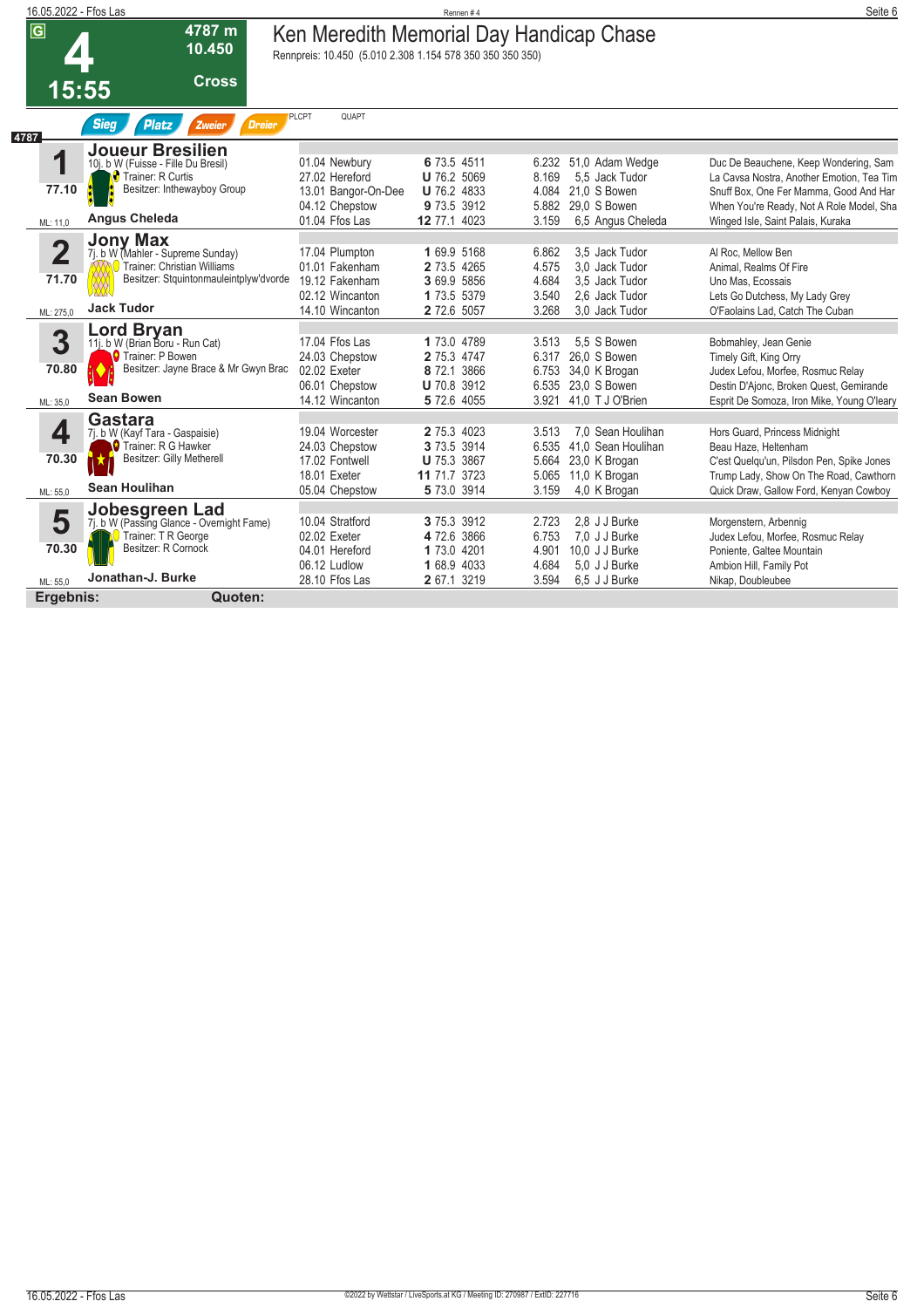| 16.05.2022 - Ffos Las   |                                                                                   |                                                  | Rennen#5                   |                                                    | Seite 7                                                       |
|-------------------------|-----------------------------------------------------------------------------------|--------------------------------------------------|----------------------------|----------------------------------------------------|---------------------------------------------------------------|
| $\overline{\mathsf{G}}$ | 4800 m                                                                            | <b>Preventapest Handicap Hurdle</b>              |                            |                                                    |                                                               |
|                         | 9.160                                                                             | Rennpreis: 9.160 (4.684 2.158 1.078 540 350 350) |                            |                                                    |                                                               |
|                         | Н                                                                                 |                                                  |                            |                                                    |                                                               |
| 16:30                   |                                                                                   |                                                  |                            |                                                    |                                                               |
|                         | QPL<br><b>Sieg</b><br><b>Platz</b><br>Zweier                                      | QUAPT<br><b>PLCPT</b><br><b>Dreier</b>           |                            |                                                    |                                                               |
| 4800                    | <b>Espinator</b>                                                                  |                                                  |                            |                                                    |                                                               |
| 1                       | 8j. b W (Spider Flight - Santalisa)                                               | 27.09 Newton Abbot                               | 1 70.8 5326                | 2.723<br>2,7 K Brogan                              | Master Tradesman, Alkademon                                   |
| 76.20                   | Trainer: A Wintle<br>Besitzer: S R Whistance                                      | 08.09 Uttoxeter                                  | 1 68.5 4691                | 2.342<br>3,5 K Brogan                              | Champagne Noir, Cry Wolf                                      |
|                         |                                                                                   | 02.07 Newton Abbot<br>10.06 Uttoxeter            | 1 69.4 4336<br>3 68.9 4012 | 2.723<br>2,5 K Brogan<br>2.342<br>4,5 K Brogan     | Valentino, Jessica Rabbit<br>Shanandoa, Coolnacritta          |
| ML: 325,0               | <b>K</b> Brogan                                                                   | 01.05 Uttoxeter                                  | 3 69.4 4691                | 2.342<br>4,5 K Brogan                              | Iron Port, Mr Woody                                           |
|                         | <b>Dalkingstown</b>                                                               |                                                  |                            |                                                    |                                                               |
| $\overline{\mathbf{2}}$ | 8. ch W (Malinas - True Rose)                                                     | 30.04 Uttoxeter                                  | 2 76.2 4828                | 7.0 S Bowen<br>3.513                               | Havana River, Wavecrest                                       |
|                         | Trainer: P Bowen<br>Besitzer: Roddy Owen                                          | 24.03 Chepstow                                   | 6 68.0 6154                | 11.0 S Bowen<br>9.803                              | Silver In Disguise, Light Flicker, Favori De S                |
| 74.80                   |                                                                                   | 28.02 Carlisle                                   | 6 73.0 5262<br>3 75.3 5415 | 13.0 James Bowen<br>5.446<br>4.302<br>1,9 S Bowen  | No Cruise Yet, Kaphumor, Gipsy Lee Rose                       |
| ML: 65,0                | <b>Sean Bowen</b>                                                                 | 30.01 Sedgefield<br>14.01 Sedgefield             | 1 70.8 5284                | 7.515<br>4,5 James Bowen                           | Light Flicker, Tanora<br>Grey Atlantic Way, Chanting Hill     |
|                         |                                                                                   |                                                  |                            |                                                    |                                                               |
| 3                       | Lelantos<br>6j. br W (Presenting - Western Focus)                                 | 19.12 Fakenham                                   | 1 71.2 4714                | 4.684<br>3.7 N De Boinville                        | Tiny Tantrum, Mossing                                         |
|                         | Trainer: N J Henderson                                                            | 23.11 Southwell                                  | 1 69.4 4883                | 3.159<br>2.5 N De Boinville                        | O'Hanrahan Bridge, Lemon T                                    |
| 73.90                   | Besitzer: Middleham Park Racing Xci                                               | 05.11 Fontwell                                   | 2 68.5 5181                | 3.159<br>5.0 James Bowen                           | Imphal, The Tin Miner                                         |
|                         |                                                                                   | 23.07 Uttoxeter                                  | 8 69.9 4691                | 3.159<br>13.0 N De Boinville                       | Watching Brief, Black Anthem, Get An Osca                     |
| ML: 288,0               | N De Boinville                                                                    | 05.07 Worcester                                  | 5 76.2 4627                | 2.342 23.0 Ben Ffrench-Davis                       | Pinnacle Peak, Get An Oscar, Leading Knig                     |
|                         | <b>Easkey Lad</b>                                                                 |                                                  | 2 71.2 3371                | 2.723                                              |                                                               |
| 4                       | 7j. b W (Most Improved - Lilakiya)<br>Trainer: R Curtis                           | 17.09 Newton Abbot<br>18.07 Newton Abbot         | 2 73.0 3371                | 8.0 Ben Jones<br>2.723<br>7.0 Ben Jones            | Borak, Flamenco De Kerser<br>Youvebrokenmydream, Gibraltarian |
| 70.80                   | Besitzer: Sarah Carter<br>$\overline{\phantom{0}}$                                | 17.06 Ffos Las                                   | 1 68.0 3184                | 3.159<br>2,2 Ben Jones                             | Karannelle, Olympic Honour                                    |
|                         |                                                                                   | 03.06 Ffos Las                                   | 1 69.9 3184                | 2.342<br>9.5 Ben Jones                             | Ragamuffin, Billy The Squid                                   |
| ML: 45,0                | <b>Ben Jones</b>                                                                  | 10.05 Ffos Las                                   | 6 64.9 4023                | 3.159<br>21,0 Ben Jones                            | Bembridge, Beau Haze, Eaton Collina                           |
|                         | <b>Cry Wolf</b>                                                                   |                                                  |                            |                                                    |                                                               |
| 5                       | 9j. ch W (Street Cry - Love Charm)                                                | 07.04 Taunton                                    | 11 70.3 3314               | 3.431 12,0 R P McLernon                            | Kolisi, Ascot Day, Sweet Nightingale                          |
| 66.70                   | Trainer: Alexandra Dunn<br>Besitzer: W B B & G J Da<br>Besitzer: W B B & G J Daly | 14.03 Taunton                                    | 4 68.5 3823                | 3.431<br>21,0 Adam Wedge                           | Highstakesplayer, Karakoram, Checkitsme                       |
|                         |                                                                                   | 09.11 Hereford<br>14.10 Wincanton                | 3 64.9 4374<br>2 71.2 4300 | 3.159<br>4,5 Ben Bromley<br>4.084<br>6.0 J E Moore | Hidden Depths, Spiritus Mundi                                 |
| ML: 13,0                | <b>Phillip Armson</b>                                                             | 08.09 Uttoxeter                                  | 3 67.6 4691                | 7,0 J E Moore<br>2.342                             | Mr Yeats, Olympic Honour<br>Espinator, Champagne Noir         |
|                         |                                                                                   |                                                  |                            |                                                    |                                                               |
| 6                       | Judge Earle<br>10j. b W (Court Cave - Louis's Teffia)                             | 23.03 Ffos Las                                   | <b>U</b> 67.6 4802         | 6.208 26.0 S Bowen                                 | Honor Grey, Dynamite Kentucky, Shah An S                      |
|                         | <b>ALA</b> Trainer: P Bowen                                                       | 01.02 Ffos Las                                   | <b>U</b> 74.8 4789         | 5.991 67.0 J E Moore                               | Powerful Position, Give Us A Swig, Kestrel                    |
| 66.70                   | Besitzer: Gwilym J Morris                                                         | 05.01 Ffos Las                                   | <b>U</b> 73.9 3219         | 4.901 101,0 S Bowen                                | Pride Of Lecale, Shaw's Cross, Templier                       |
|                         | <b>Jamie Moore</b>                                                                | 16.12 Ffos Las                                   | 6 68.9 4205                | 3.594 101,0 Mitchell Bastyan                       | Downtown Getaway, Party Fuzz, Southern                        |
| ML: 34,0                |                                                                                   | 13.07 Newton Abbot                               | <b>U</b> 71.7 5326         | 7.408<br>6.0 Jodie Hughes                          | Doctor Look Here, Maebh, Cottonvale                           |
| Ergebnis:               | Quoten:                                                                           |                                                  |                            |                                                    |                                                               |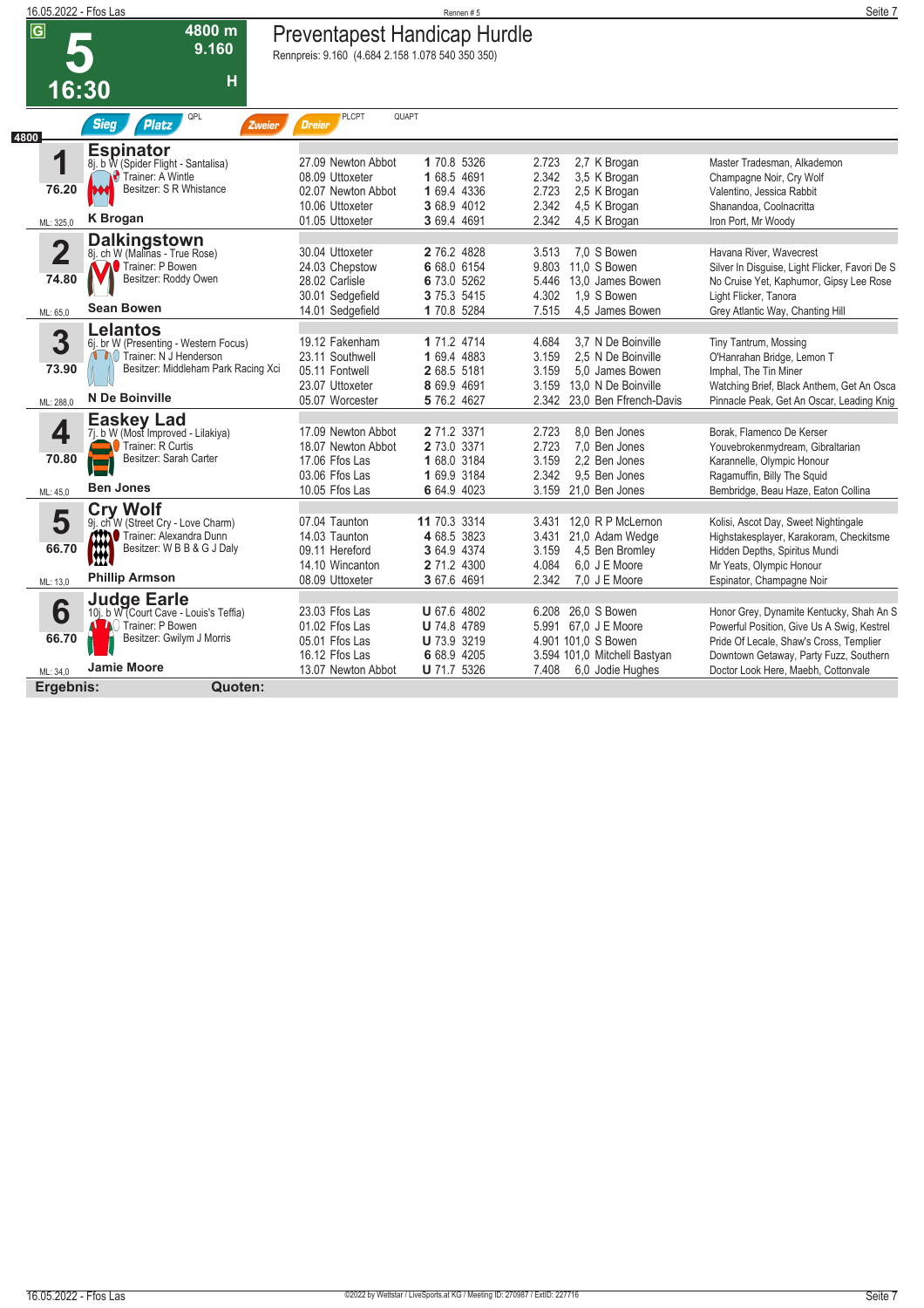| 16.05.2022 - Ffos Las                        |                                                                                                                                             |                                                                                                  | Rennen#6                                                                       |                                           |                                                                                                                     | Seite 8                                                                                                                                                                                           |
|----------------------------------------------|---------------------------------------------------------------------------------------------------------------------------------------------|--------------------------------------------------------------------------------------------------|--------------------------------------------------------------------------------|-------------------------------------------|---------------------------------------------------------------------------------------------------------------------|---------------------------------------------------------------------------------------------------------------------------------------------------------------------------------------------------|
| $\overline{G}$                               | 3183 m<br>9.160<br>$\bullet$                                                                                                                | Regimental Cleaning Novices' Handicap Hurdle<br>Rennpreis: 9.160 (4.684 2.158 1.078 540 350 350) |                                                                                |                                           |                                                                                                                     |                                                                                                                                                                                                   |
| 17:05                                        | Н                                                                                                                                           |                                                                                                  |                                                                                |                                           |                                                                                                                     |                                                                                                                                                                                                   |
| 3183                                         | <b>Sieg</b><br><b>Platz</b><br><b>Dreier</b><br>Zweier                                                                                      | <b>PLCPT</b><br>QUAPT                                                                            |                                                                                |                                           |                                                                                                                     |                                                                                                                                                                                                   |
| 1<br>76.20<br>ML: 225.0                      | <b>Jeremy The Jinn</b><br>7j. br W (Jeremy - Phantom Waters)<br>Trainer: F O'Brien<br>Besitzer: J Rees<br><b>Paddy Brennan</b>              | 18.04 Huntingdon<br>24.03 Huntingdon<br>22.02 Taunton<br>09.12 Taunton<br>23.10 Cheltenham       | 2 74.8 3174<br>1 72.6 3174<br>3 72.6 3314<br>3 68.9 3314<br>6 71.7 3298        | 4.575<br>4.084<br>4.901<br>5.174<br>7.804 | 2.0 P J Brennan<br>2.0 P J Brennan<br>1,8 P J Brennan<br>3.2 P J Brennan<br>4.3 P J Brennan                         | Coolnaugh Haze, Sambezi<br>Dr Seb, Second Subaltern<br>Inca De Lafayette, Moorland Rambler<br>Paso Doble, Mister Marbles<br>Bonttay, Top Dog, Ocean Of Mercy                                      |
| $\overline{\mathbf{2}}$<br>71.20<br>ML: 13,0 | <b>Loved Out</b><br>5j. b W (Requinto - Love Thirty)<br>Trainer: Evan Williams<br>Besitzer: Janet Davies<br><b>Adam Wedge</b>               | 18.04 Chepstow<br>02.04 Chepstow<br>04.11 Ludlow<br>15.10 Fakenham<br>27.09 Newton Abbot         | 7 69.4 3914<br>7 69.4 3229<br>7 71.2 4275<br>2 70.8 4024<br>2 68.0 3371        | 4.684<br>4.684<br>4.158<br>4.357<br>4.084 | 51,0 Adam Wedge<br>23.0 Isabel Williams<br>8.5 Eleanor Williams<br>3.0 Adam Wedge<br>2,3 Adam Wedge                 | Tango Tara, Petty Cash, Sheldon<br>Coal Stock, Port Or Starboard, Halifax<br>Ferrobin, Game Socks, Celestial Force<br>Italian Spirit, Storm Arcadio<br>Flammarion, Wise Glory                     |
| 3<br>69.90<br>ML: 11.0                       | Henri Le Bon<br>7j. b W (Sea The Stars - Speed Song)<br>Trainer: Kerry Lee<br>Besitzer: Will Roseff<br>IX)<br><b>Richard Patrick</b>        | 14.04 Exeter<br>24.03 Chepstow<br>10.02 Ffos Las<br>15.01 Warwick<br>24.11 Hereford              | 7 74.4 3723<br>9 75.3 3229<br>3 74.8 3184<br>5 71.7 3219<br><b>U</b> 74.4 3226 | 3.485<br>6.208<br>5.119<br>4.575<br>2.505 | 23.0 Sam Twiston-Davies<br>6.5 D J McConville<br>11.0 Brendan Powell<br>67.0 Richard Patrick<br>8.5 Richard Patrick | Kolisi, Exmoor Express, Samatian<br>Karakoram, Outback Frontiers, Camembert<br>Petty Cash, Walkinthewoods<br>Punctuation, Sainte Doctor, Greatest Star<br>Ben Buie, Richie Valentine, Judex Lefou |
| 4<br>66.20<br>ML: 325,0                      | <b>Mind Hunter</b><br>4j. b W (Gleneagles - Gadwa)<br>Trainer: B J Llewellyn<br>Besitzer: Alex James & Mr B J Llewelly<br><b>Conor Ring</b> | 16.04 Newton Abbot<br>24.03 Chepstow<br>28.01 Doncaster<br>10.01 Ludlow<br>30.12 Taunton         | 1 63.5 3371<br>7 64.9 3229<br>2 63.5 3336<br>3 68.9 3172<br>6 68.9 3314        | 3.758<br>6.208<br>3.730<br>6.072<br>5.174 | 17,0 Conor Ring<br>4,5 Angus Cheleda<br>5,5 Conor Ring<br>17.0 Charlie Price<br>51.0 Charlie Price                  | Lady Reset, Ragamuffin<br>Karakoram, Outback Frontiers, Camembert<br>Taragrace, Angels Landing<br>Dr T J Eckleburg, Angels Landing<br>Irish Hill. Girandole. Professor Calculus                   |
| 5<br>65.30                                   | <b>Pilgrims King</b><br>6j. b W (Sholokhov - So You Said)<br>Trainer: P Bowen<br><b>Besitzer: Einsley Harries</b><br><b>Sean Bowen</b>      | 30.03 Market Rasen<br>17.01 Chepstow<br>06.01 Chepstow<br>16.12 Ffos Las                         | 10 68.5 3749<br>9 70.8 3229<br>10 72.6 3229<br>4 71.7 3184                     | 3.485<br>5.827<br>5.827<br>4.084          | 3.5 James Bowen<br>10,0 James Bowen<br>17.0 James Bowen<br>7.0 James Bowen                                          | Ashoka, Forever Des Long, Wolfspear<br>Mayhem Mya, Jen's Georgie, Not Long Now<br>Git Maker, Marco Island, Extraordinary Man<br>Fine Casting, Port Or Starboard, Spike Jone                       |
| ML: 55.0<br>Ergebnis:                        | Quoten:                                                                                                                                     | 29.05 Ffos Las                                                                                   | 2 70.8 3184                                                                    | 1.906                                     | 3.1 S Bowen                                                                                                         | Brief Times, Let's Have Another                                                                                                                                                                   |